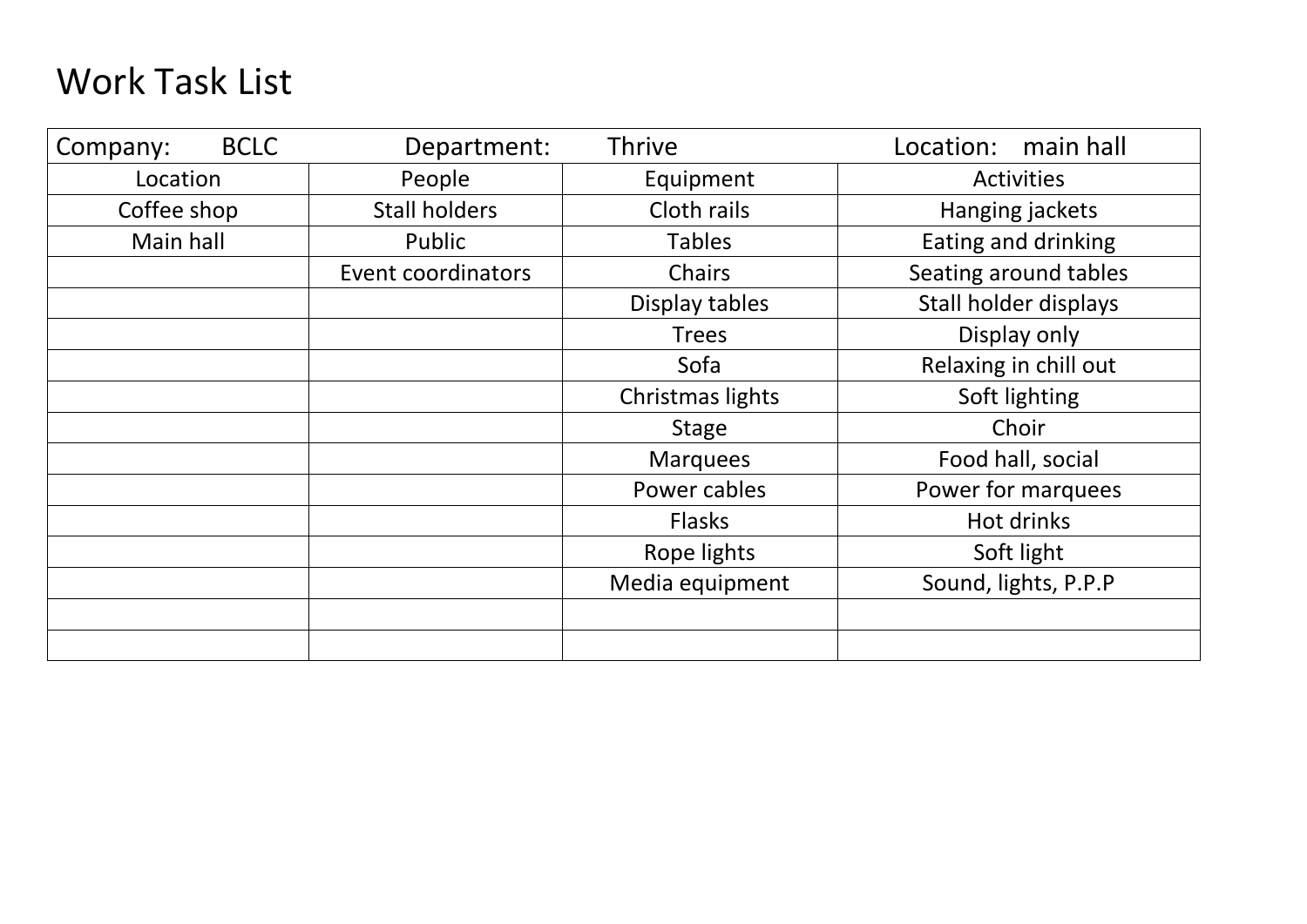## Hazard Checklist

| <b>BCLC</b><br>Company: | Department:                        | Location: Main hall             |                 |  |  |
|-------------------------|------------------------------------|---------------------------------|-----------------|--|--|
| <b>Work Activity</b>    | Description of the hazard          | Number and occupation of people | Risk assessment |  |  |
|                         |                                    | affected                        | recommended     |  |  |
| Hanging jackets         | Cloth rails being over loaded      | 200 maximum in the hall         | yes             |  |  |
|                         | Water on the floor from wet coats  | 200 maximum in the hall         | yes             |  |  |
| Eating and drinking     | Hot drinks spilling on person      | 200 maximum in the hall         | yes             |  |  |
|                         | Drinks being spilt on the floor    | 200 maximum in the hall         | yes             |  |  |
| Seating around tables   | Tripping over the chair leg        | 200 maximum in the hall         | yes             |  |  |
|                         | Chair not being sat on properly    | 200 maximum in the hall         | yes             |  |  |
| Stall holder displays   | Table being knocked over           | 200 maximum in the hall         | yes             |  |  |
|                         | Thing falling of table on to floor | 200 maximum in the hall         | yes             |  |  |
|                         | Laptops being knocked              | 200 maximum in the hall         | yes             |  |  |
| Display trees           | Could get knock over               | 200 maximum in the hall         | yes             |  |  |
| Relaxing in chill out   | Bags on the floor could be tripped | 200 maximum in the hall         | yes             |  |  |
|                         | over                               |                                 |                 |  |  |
|                         | Drinks and food slipped on         | 200 maximum in the hall         | yes             |  |  |
| Soft lighting           | Cables left loose trip             | 200 maximum in the hall         | yes             |  |  |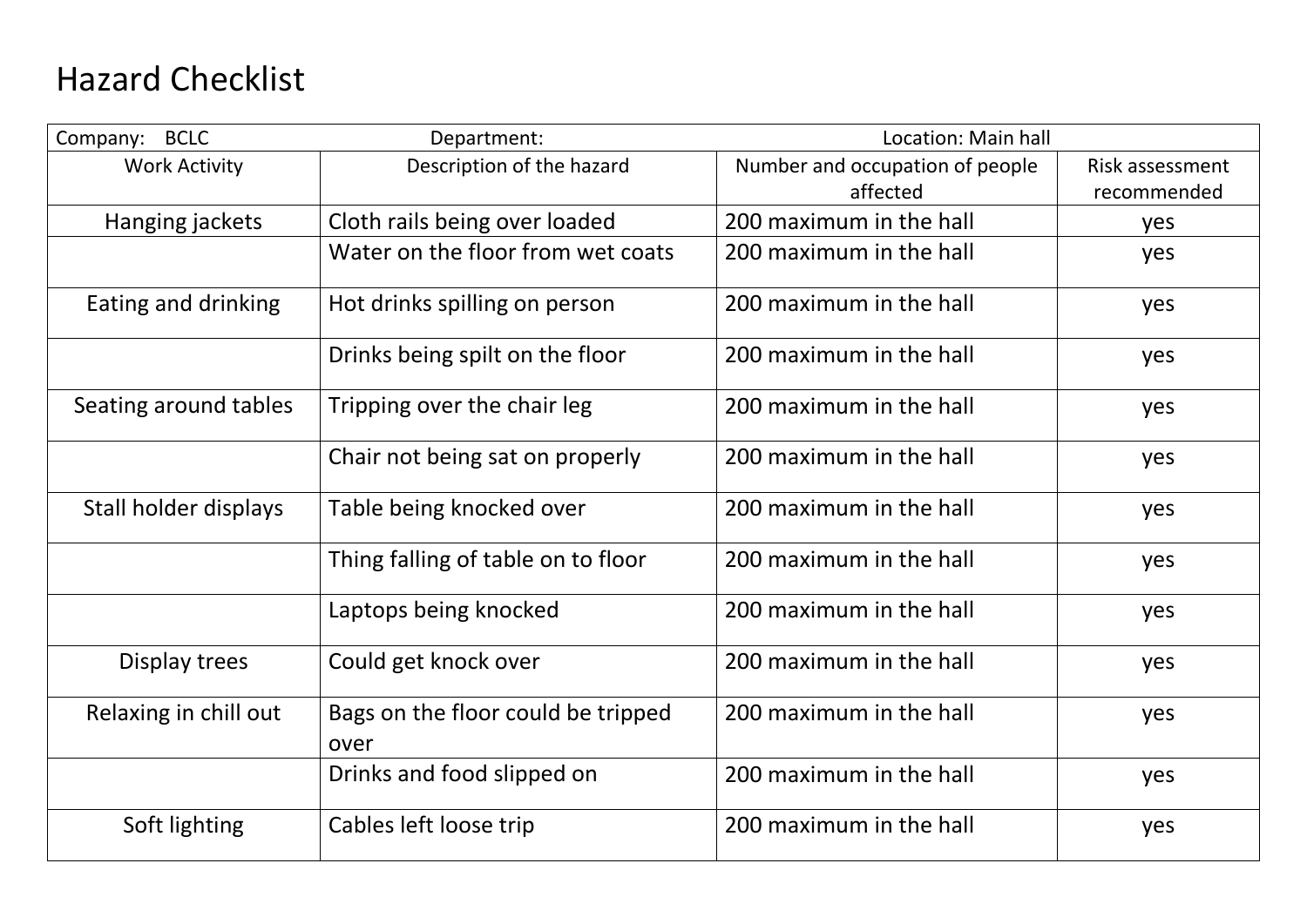|                      | Batteries fall out slipped on   | 200 maximum in the hall | yes |
|----------------------|---------------------------------|-------------------------|-----|
| Choir                | Stage being fell over           | 200 maximum in the hall | yes |
|                      | Stage being fell off            | 200 maximum in the hall | yes |
|                      | Speakers and stands             | 200 maximum in the hall | yes |
| Food hall, social    | Hot drinks being spilt          | 200 maximum in the hall | yes |
|                      | Food being dropped              | 200 maximum in the hall | yes |
|                      | Food poisoning                  | 200 maximum in the hall | yes |
| Power for marquees   | Cable being tripped over        | 200 maximum in the hall | yes |
| Hot drinks           | Burns or scolds                 | 200 maximum in the hall | yes |
| Soft light           | Rope lights falling on some one | 200 maximum in the hall | yes |
| Sound, lights, P.P.P | Sound being to loud             | 200 maximum in the hall | yes |
|                      | Heat form the spot lights       | 200 maximum in the hall | yes |
|                      | Cables on the floor             | 200 maximum in the hall | yes |
|                      |                                 |                         |     |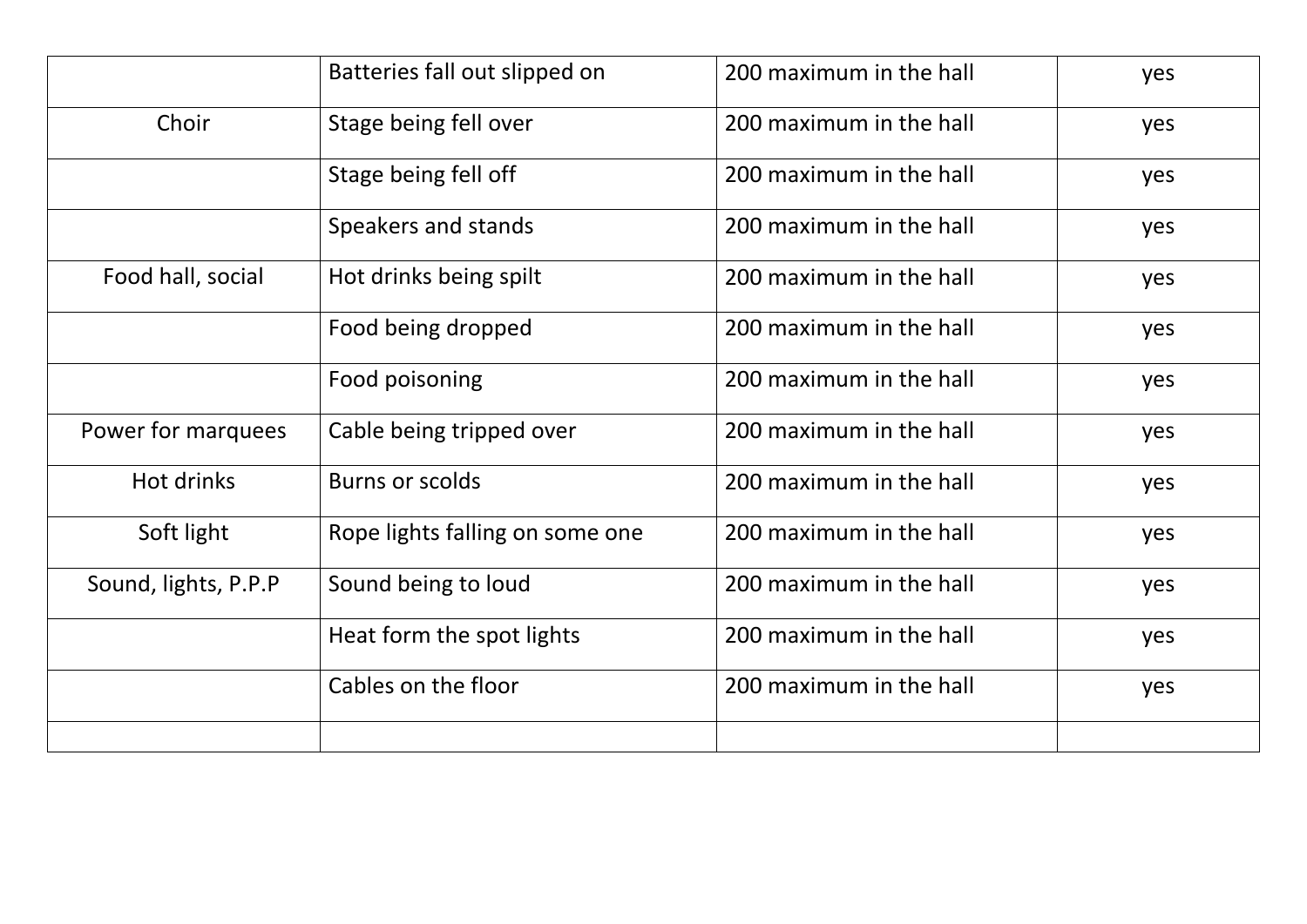## Risk assessment form

| Company: BCLC             | Department: Youth and Children's Buzz                                                                   |                 |                     |                      | <b>Location: Main Hall</b> |                                                                                                               |  |
|---------------------------|---------------------------------------------------------------------------------------------------------|-----------------|---------------------|----------------------|----------------------------|---------------------------------------------------------------------------------------------------------------|--|
| Work activity             | Hazard, hazardous event                                                                                 | People affected |                     | Assessment of risk   |                            | Are risk controls                                                                                             |  |
|                           | and expected consequence                                                                                |                 | Likelihood<br>level | Consequence<br>level | <b>Risk level</b>          | required?                                                                                                     |  |
| <b>Hanging</b><br>jackets | Cloth rails being over loaded<br>could fall on persons<br>operating to the hanging<br>system            | 200 maximum     | $\overline{2}$      | $\overline{3}$       | 6                          | Clothing to be<br>carefully hanged and<br>attendants to be<br>aware of how much<br>can be put on each<br>rail |  |
|                           | Water on the floor from wet<br>coats making the floor<br>slippy for persons operating<br>hanging system | 200 maximum     | $\overline{3}$      | $\overline{3}$       | 9                          | Attendants to make<br>sure that they place<br>wet clothing with<br>wet floor signs<br>placed out              |  |
| Eating and<br>drinking    | Hot drinks spilling on person<br>serving or receiving the<br>drink scolding them                        | 200 maximum     | $\overline{2}$      | $\overline{4}$       | 8                          | Care to be taken<br>when handling hot<br>drinks and caution<br>give to the receiver<br>of hot drink           |  |
|                           | Drinks being spilt on the<br>floor make the area slippery<br>and could lead to a fall                   | 200 maximum     | $\overline{2}$      | $\overline{4}$       | 8                          | Any spills to be<br>cleaned up and wet<br>floor sign to be put<br>out                                         |  |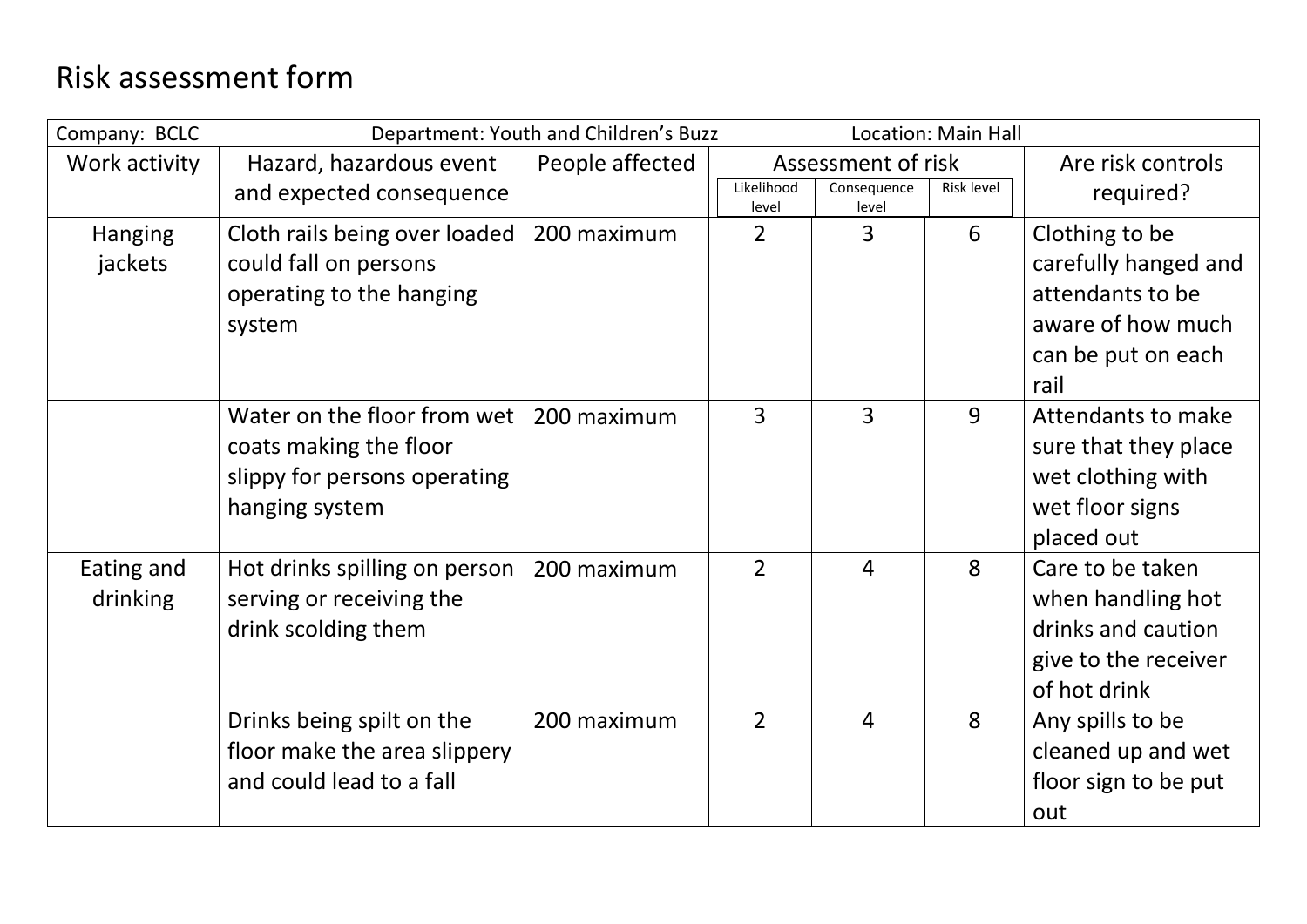| Seating around<br>tables | Tripping over the chair leg<br>could lead to a fall and<br>landing on someone else<br>may also injure them aswell | 200 maximum | $\mathbf{1}$ | 4              | $\overline{4}$ | When placing out the<br>tables space<br>between each set to<br>be know less than<br>1m between each set<br>of tables and chairs |
|--------------------------|-------------------------------------------------------------------------------------------------------------------|-------------|--------------|----------------|----------------|---------------------------------------------------------------------------------------------------------------------------------|
|                          | Chair not being sat on<br>properly                                                                                | 200 maximum | $\mathbf{1}$ | $\overline{4}$ | $\overline{4}$ | If anyone is seen not<br>using the chair in a<br>safe way they are to<br>be asked to do so for<br>theirs and other<br>safety    |
| Stall holder<br>displays | Table being knocked over                                                                                          | 200 maximum | $2^{\circ}$  | $\overline{4}$ | 8              | Stall holders to be<br>asked to be aware of<br>people moving<br>around their table                                              |
|                          | Thing falling off table on to<br>floor                                                                            | 200 maximum | $\mathbf{1}$ | $\overline{4}$ | $\overline{4}$ | Stall holders to be<br>aware of thing falling<br>from their tables on<br>to the floor.                                          |
|                          | Laptops, Ipad being knocked                                                                                       | 200 maximum | $\mathbf{1}$ | 3              | $\overline{3}$ | If stall holders bring<br>any laptops or Ipads<br>that they are<br>responsible for their<br>own equipment,                      |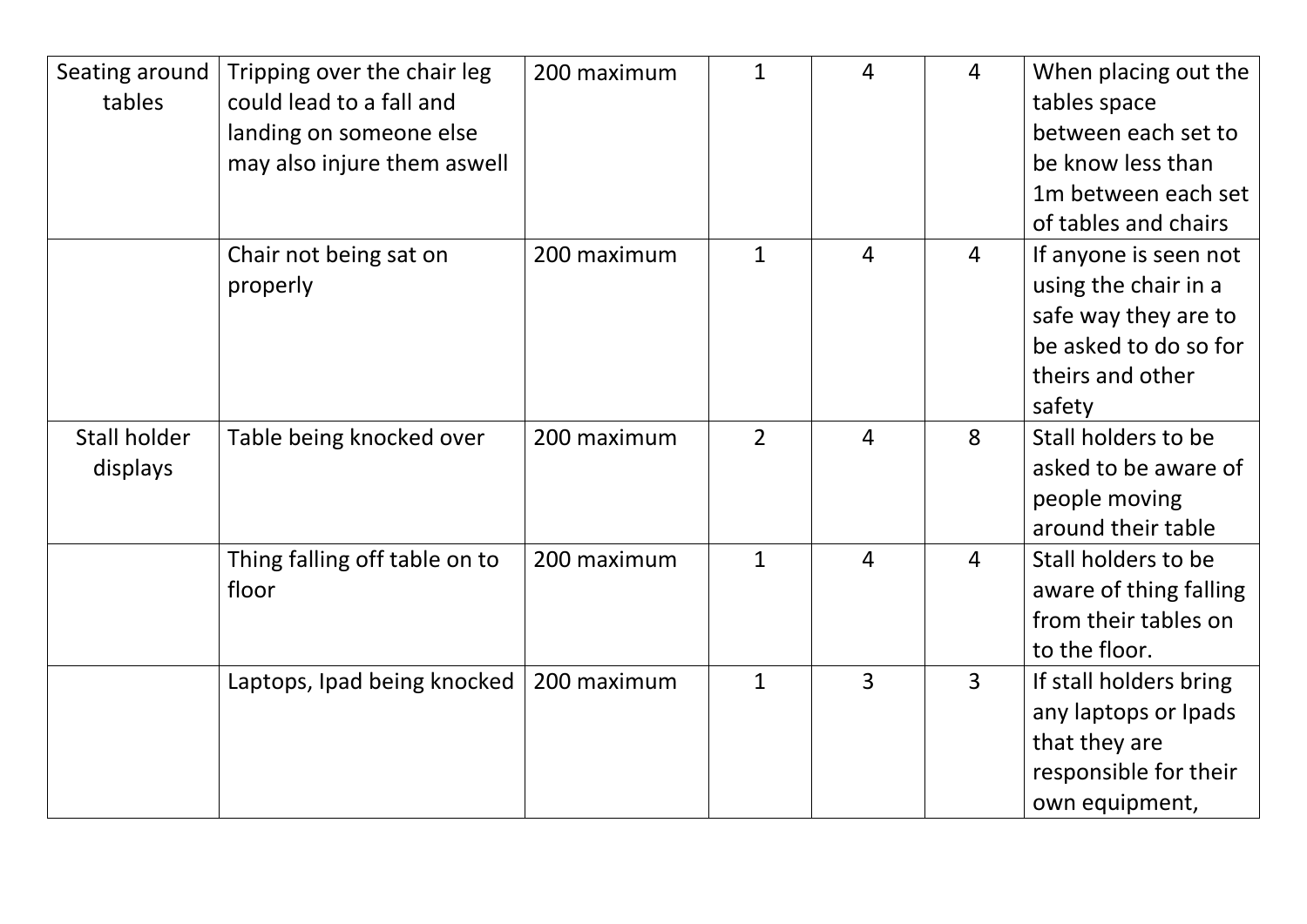| Display trees            | Could get knock over                        | 200 maximum | $\mathbf{1}$   | $\overline{4}$ | $\overline{4}$ | Trees to be weighted<br>at the base to of tree<br>to help stop them<br>being knock over.                                                                  |
|--------------------------|---------------------------------------------|-------------|----------------|----------------|----------------|-----------------------------------------------------------------------------------------------------------------------------------------------------------|
| Relaxing in<br>chill out | Bags on the floor could be<br>tripped over  | 200 maximum | $\overline{2}$ | $\overline{4}$ | 8              | The event<br>coordinators to be<br>keeping a eye on<br>their being any bags<br>being left anywhere<br>that is likely to<br>become a trip hazard           |
|                          | Drinks and food slipped on                  | 200 maximum | $\mathbf{1}$   | $\overline{4}$ | $\overline{4}$ | Any spills or food<br>dropped on the floor<br>is to be cleaned up as<br>it is reported and<br>signs place out as a<br>caution of wet or<br>slippery floor |
| Soft lighting            | Cables left loose could be a<br>trip hazard | 200 maximum | $\overline{2}$ | $\overline{4}$ | 8              | Cables to be taped<br>down if they are<br>running along the<br>floor to rejoice the<br>likely hood of<br>tripping                                         |
|                          | Batteries fall out slipped on               | 200 maximum | $\mathbf{1}$   | $\overline{4}$ | $\overline{4}$ | Tape around battery<br>holders                                                                                                                            |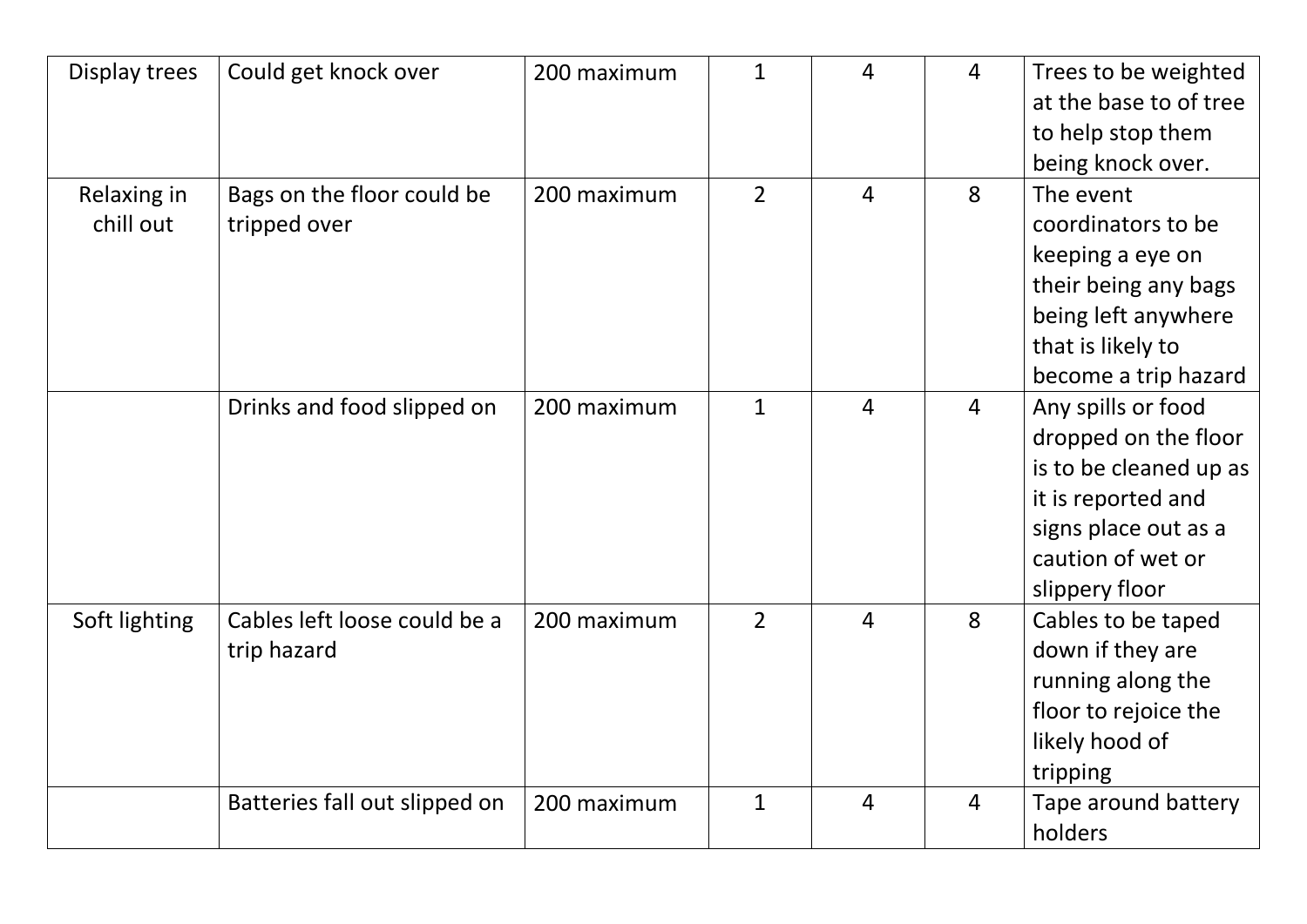| Choir                | Stage being fell over                      | 200 maximum | $\mathbf{1}$ | 5              | 5              | The stage is to be lit<br>up at all time making<br>the area of the stage<br>clear to all                                                                                              |
|----------------------|--------------------------------------------|-------------|--------------|----------------|----------------|---------------------------------------------------------------------------------------------------------------------------------------------------------------------------------------|
|                      | Stage being fell off                       | 200 maximum | $\mathbf{1}$ | 5              | 5              | The stage being used<br>properly will proven<br>any one fall off the<br>stage                                                                                                         |
|                      | Speakers and stands                        | 200 maximum | $\mathbf{1}$ | $\overline{4}$ | $\overline{4}$ | Set up of the<br>speakers on the<br>stands to be done by<br>one of the sound<br>team, a clear area to<br>be kept around the<br>stands and speakers<br>to proven them<br>being knocked |
| Food hall,<br>social | Hot drinks being spilt, Burns<br>or scolds | 200 maximum | $\mathbf{1}$ | $\overline{4}$ | 4              | Care to be taken<br>when handling hot<br>drinks and caution<br>give to the receiver<br>of hot drink. Any<br>spills to be cleaned<br>up and wet floor sign<br>to be put out            |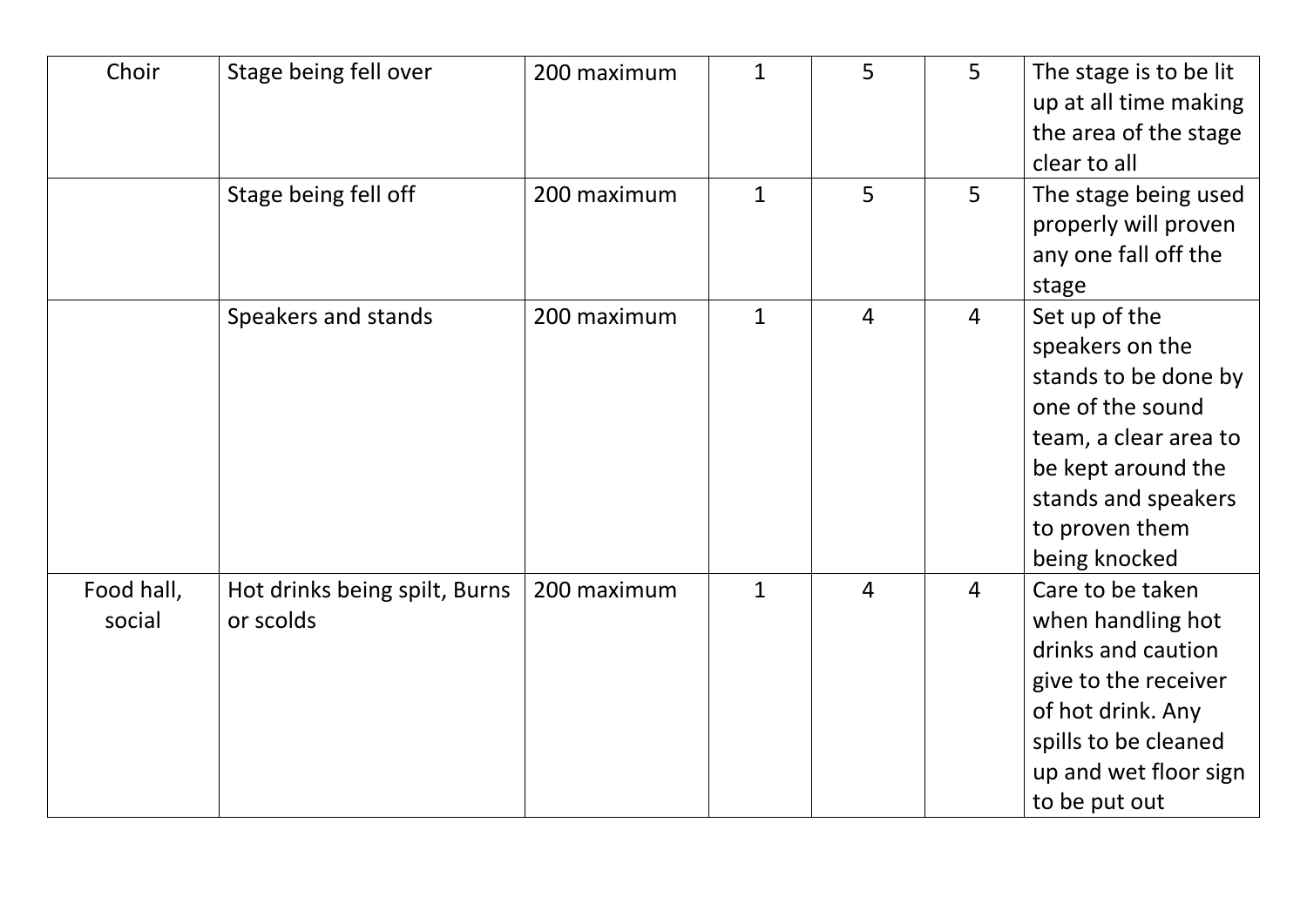|                         | Food being dropped                 | 200 maximum | $\overline{2}$ | $\overline{4}$ | 8              | Any spills or food<br>dropped on the floor<br>is to be cleaned up as<br>it is reported and<br>signs place out as a<br>caution of wet or |
|-------------------------|------------------------------------|-------------|----------------|----------------|----------------|-----------------------------------------------------------------------------------------------------------------------------------------|
|                         | Food poisoning                     | 200 maximum | $\mathbf{1}$   | $\overline{3}$ | $\overline{3}$ | slippery floor<br>The food will be<br>cooked with in the<br>food and hygiene law                                                        |
| Power for<br>marquees   | Cable being tripped over           | 200 maximum | $\overline{2}$ | $\overline{4}$ | 8              | Cables to be taped<br>down if they are<br>running along the<br>floor to rejoice the<br>likely hood of<br>tripping.                      |
| Soft light              | Rope lights falling on some<br>one | 200 maximum | $\mathbf{1}$   | $\overline{4}$ | $\overline{4}$ | Cables to be cable<br>tied at contact point<br>on side walls to give<br>a strong holding                                                |
| Sound, lights,<br>P.P.P | Sound being to loud                | 200 maximum | $\overline{2}$ | 3              | 6              | Sound level checked<br>and set on sound<br>desk,                                                                                        |
|                         | Heat form the spot lights          | 200 maximum | $\mathbf{1}$   | 3              | 3              | Minimal hot from the<br>lights to the stage,                                                                                            |